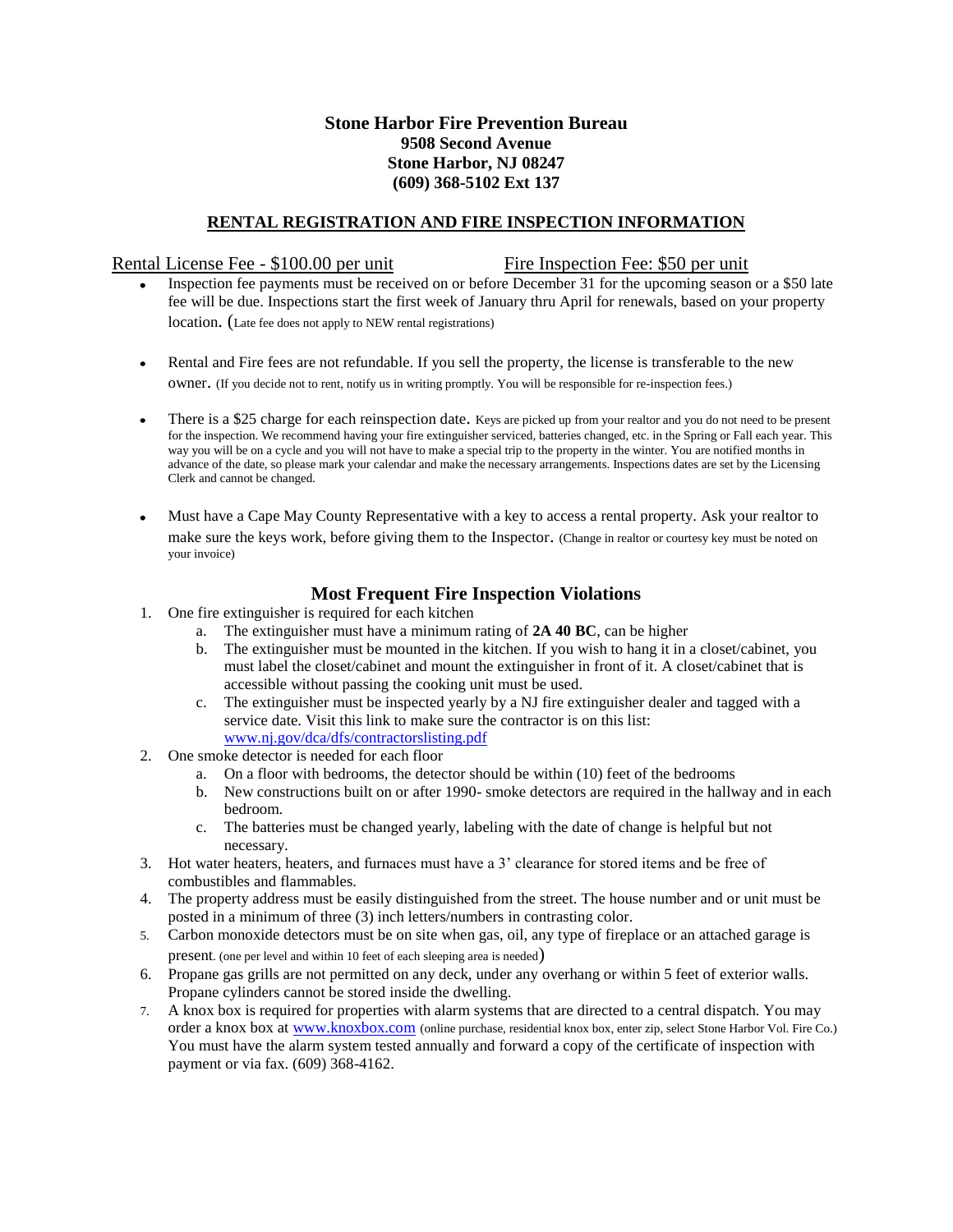### Borough of Stone Harbor 9508 Second Ave Stone Harbor, NJ 08247 Residential Rental License and Property Registration Form

|                                                                                                                                  |                | <b>Applicant and Property Information</b>                 |           |             |  |
|----------------------------------------------------------------------------------------------------------------------------------|----------------|-----------------------------------------------------------|-----------|-------------|--|
| <b>RENTAL PROPERTY ADDRESS:</b>                                                                                                  |                |                                                           |           |             |  |
| <b>BLOCK:</b>                                                                                                                    |                | LOT:                                                      |           |             |  |
| Owner:                                                                                                                           |                |                                                           |           |             |  |
| Address                                                                                                                          |                |                                                           |           |             |  |
| City                                                                                                                             | State          |                                                           |           | Zip         |  |
| Daytime Phone:                                                                                                                   | Evening Phone: |                                                           |           | Cell Phone: |  |
| Mortgages: Name and Address of every recorded mortgage on the premises:                                                          |                |                                                           |           |             |  |
|                                                                                                                                  |                |                                                           |           |             |  |
|                                                                                                                                  |                |                                                           |           |             |  |
| Fuel Oil: Name and Address of fuel oil dealer serving the building and grade of fuel oil used:                                   |                |                                                           |           |             |  |
|                                                                                                                                  |                |                                                           |           |             |  |
|                                                                                                                                  |                |                                                           |           |             |  |
| Managing Agent/Realtor (if any) Person in Cape May County authorized to accept notices,                                          |                |                                                           |           |             |  |
|                                                                                                                                  |                | issue receipts, and accept process on behalf of the owner |           |             |  |
| Name                                                                                                                             |                |                                                           |           |             |  |
| Address                                                                                                                          |                |                                                           |           |             |  |
| City:                                                                                                                            |                | State:                                                    | ZIP Code: |             |  |
| Daytime Phone:                                                                                                                   |                | Evening Phone:                                            |           |             |  |
|                                                                                                                                  |                | <b>Superintendent, Custodian, or Emergency Contact</b>    |           |             |  |
| Name:                                                                                                                            |                |                                                           |           |             |  |
| Address:                                                                                                                         |                |                                                           |           |             |  |
| City:                                                                                                                            |                | State:                                                    |           | ZIP Code:   |  |
| Daytime Phone:                                                                                                                   |                | Evening Phone:                                            |           |             |  |
| If Owner is a Corporation, LLC or Trust Complete the following (attached sheets if                                               |                |                                                           |           |             |  |
|                                                                                                                                  |                |                                                           |           |             |  |
| Name:                                                                                                                            |                |                                                           |           |             |  |
| Name of Registered Agent:                                                                                                        |                |                                                           | Phone:    |             |  |
| Address of Registered Agent:                                                                                                     |                |                                                           |           |             |  |
| City:                                                                                                                            | State:         |                                                           | ZIP Code: |             |  |
| Telephone Number                                                                                                                 |                |                                                           |           |             |  |
| List Below the Name, Address, City, State, and Telephone number for each officer and director of the corporation and title held: |                |                                                           |           |             |  |
| Title<br>Name                                                                                                                    | Address        | City/State                                                |           | Telephone   |  |
|                                                                                                                                  |                |                                                           |           |             |  |
|                                                                                                                                  |                |                                                           |           |             |  |
|                                                                                                                                  |                |                                                           |           |             |  |
| If Owner is a Partnership, complete the following: (attached sheets if necessary)                                                |                |                                                           |           |             |  |
| Partnership Name:                                                                                                                |                |                                                           |           |             |  |
| List Below the Names, Address, City, State, and Telephone number for each partner:                                               |                |                                                           |           |             |  |
|                                                                                                                                  |                |                                                           |           |             |  |
|                                                                                                                                  |                |                                                           |           |             |  |
| Please attach a floor plan of each unit within the rental property. Show the location and size                                   |                |                                                           |           |             |  |
| of each room. (Please complete and return.)                                                                                      |                |                                                           |           |             |  |
|                                                                                                                                  |                |                                                           |           |             |  |
| Signature of owner:                                                                                                              |                |                                                           |           | Date:       |  |